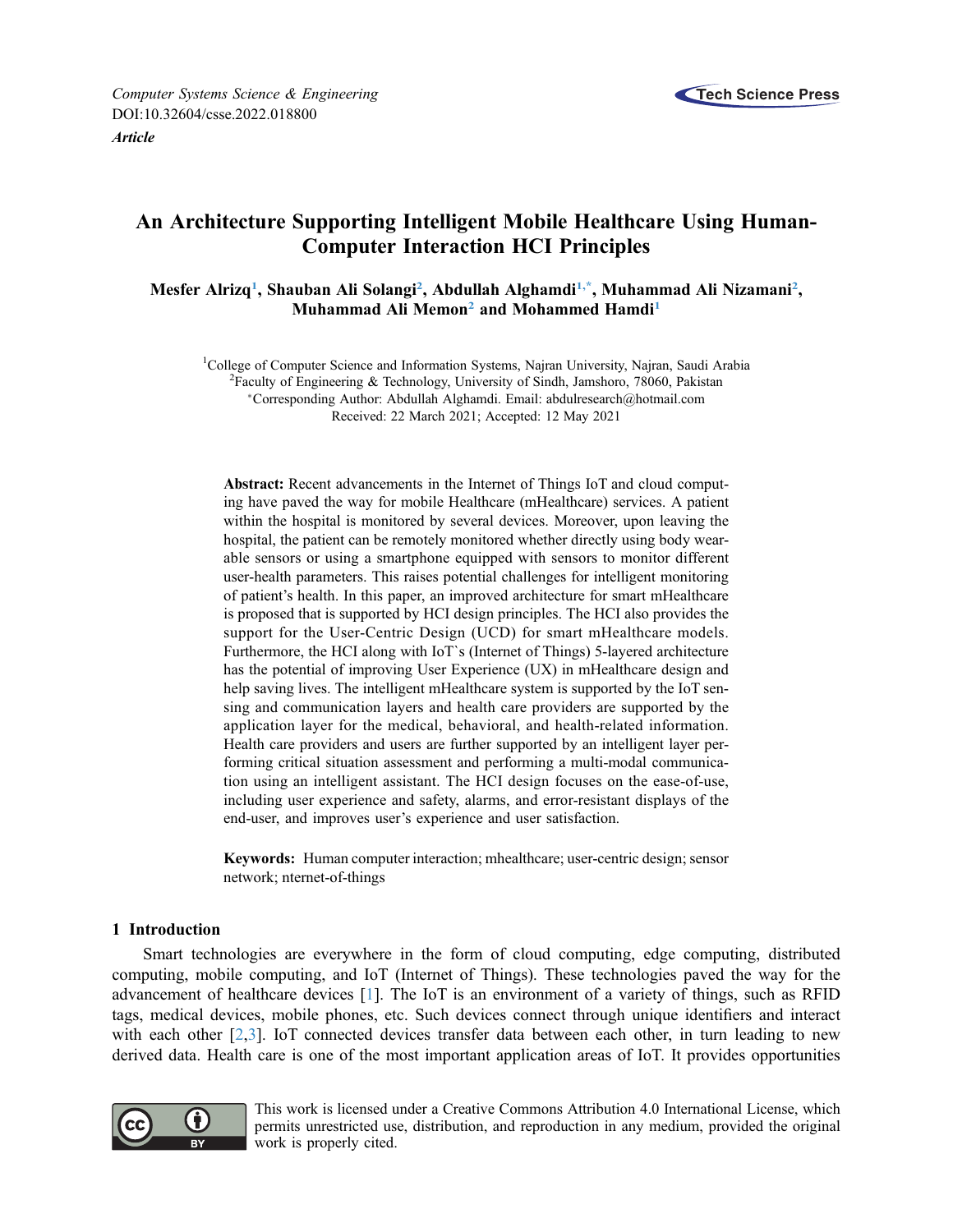for several medical applications, such as mobile and remote health monitoring. The integration of wearable devices and systems in IoT help providing better mhealth services. The significant and potential betterments resulting in improved healthcare interventions. Mobile health care or the mHealthcare devices and applications potentially give the advantage of recording and retrieving health-related information ranging from fitness levels and heart rates to medication dosages and sleep cycles. However, mHealthcare is essential for user and healthcare service providers. In critical cases, if the healthcare worker is away, the users can monitor their health conditions. On the other hand, the HCI is essential for mHealth devices, which in turn provides the interpretation of dissemination of health services and health data. The HCI supports the ease and efficient usage of these devices for both health care professionals (HCPs) and patients  $[3-5]$  $[3-5]$  $[3-5]$ . The HCI with good design is a key to provide smart mobile healthcare and mHealth environment, with long term health monitoring and tracking solutions. This HCI-based mHealth monitoring system lays down the rules for timely and quick response for emergency and the elderly patient care a the mHealth care centers [[6](#page-9-4)–[8](#page-9-5)]. The HCI perspective for smart mHealthcare system design reflects that the HCI along with IoT cloud-based mHealthcare environment is critical due to provision of usability and usefulness, as shown in [Fig. 1](#page-1-0). In addition, the design eschews the defects in the IoT devices. Within the mHealthcare, the environment determines the effectiveness of the system to detect the problems, identifies state-of-the-art solutions to the problem, and outlines priorities and resource allocation for the betterment of health results [[9](#page-10-0),[10\]](#page-10-1).

<span id="page-1-0"></span>

Figure 1: Smart mHealthcare environment based on HCI and IoT [[11](#page-10-2)]

Therefore, we propose an HCI smart mHealthcare model that is principled to complement the usercentered design method and satisfaction of the end-user in order to provide a better user experience. This promotes the development of these devices with smoother integration in order to facilitate efficient connections among smart mHealthcare, devices, HCPs, and users [[11](#page-10-2)].

The HCI issues, related to the design for usability from both the user side and healthcare providers, comprise several design challenges. Those design challenges might be the poor design of such devices, unawareness of the system, and compatibility of these devices. Smart mHealthcare design mitigates a poor usability barrier, which is considered as a major adoption for mHealthcare applications. However, the IoT devices' compatibility plays an inevitable part in overall HCI design, in which users get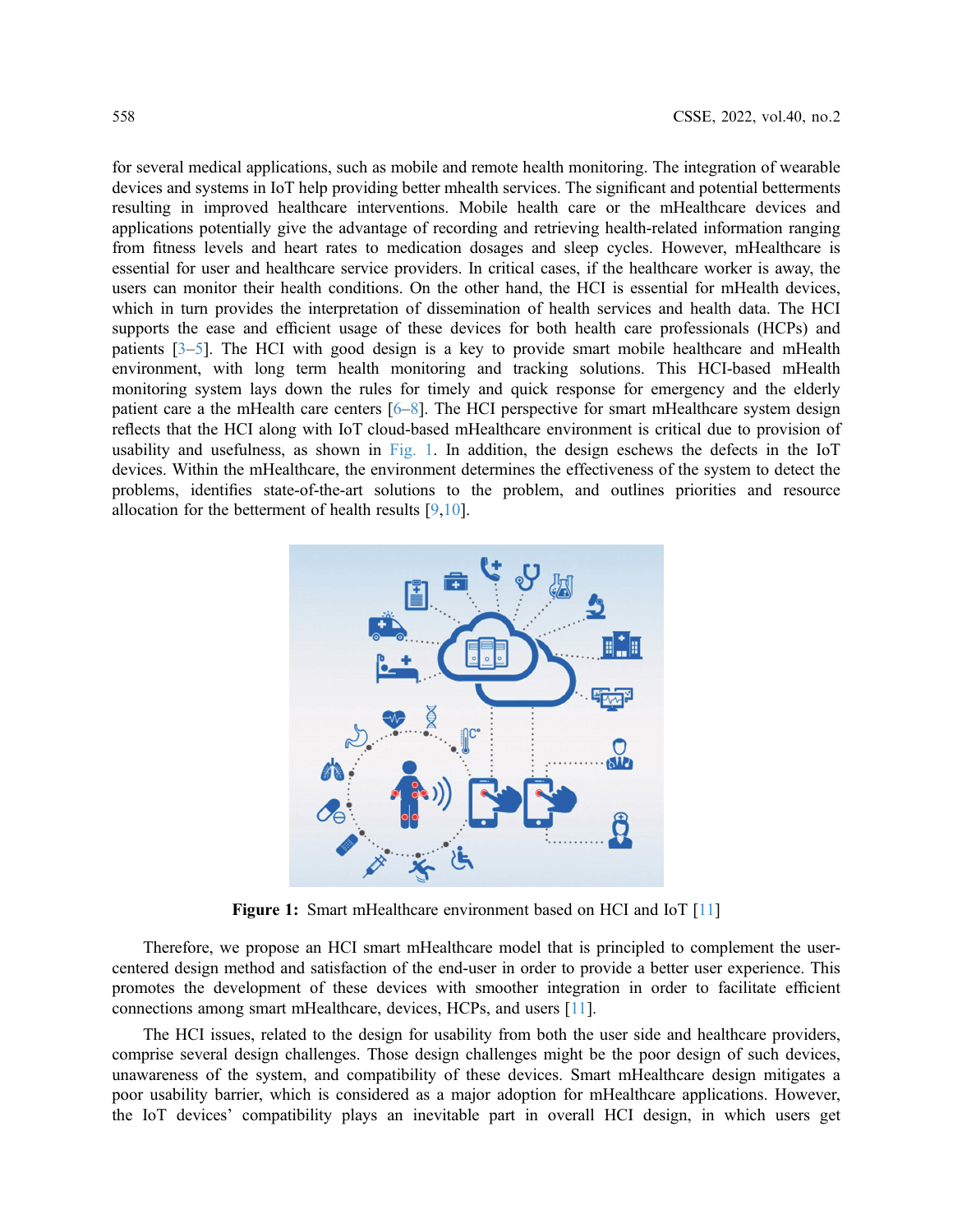sophisticated interaction with the system. Consequently, the HCI design specifically incorporates all required key points to address UCD (User Centric Design) application [[11](#page-10-2),[12\]](#page-10-3). The UCD design encapsulates major benefits in a smart mHealthcare environment. It ensures the usability of the application and provides the necessary information in a complex environment. Both the user (patient) and healthcare service providers can get in touch on an immediate basis. The system can also support multiple users and provide their health-related information HCPs. This demands a realistic and wholesome efficiency of the system. Furthermore, the smart mHealthcare environment assures timely data delivery, good performance of the system. The robustness of the smart mHealthcare system leverages the potential benefits in the reduction of complexity in the HCI environment. The smart mHealthcare HCI design is based on the UCD mitigate the reliance and reluctance on limited healthcare infrastructure and speed up the healthseeking practice [[13\]](#page-10-4). This is why good care and better health results become the ultimate goal of the overall healthcare environment. Therefore, a smart mHealthcare HCI design should fulfill the goal of a good user experience with a robust system for both the users (patients) and doctors. The HCPs can monitor and diagnose the patients that have chronic health conditions namely heart diseases, diabetes, obesity, and elderly patients. The HCPs can keep track of any important change in a monitored condition and communicate effectively and quickly with the patient [[14](#page-10-5)].

The rest of the paper is organized as follows. Section I provides the introduction to the HCI and smart IoT systems. Section II describes the literature review with existing and current research. Section III incorporates the smart HCI mHealthcare architecture. Section IV explains the suggested model of HCI smart mHealthcare for medical devices. As a final point, a conclusion and future work is provided in Section V.

## 2 Literature Review

Traditionally, research about medical device design is mostly related to usability and ergonomics as these are important for approval from the regulatory bodies. These types of information communication and technological applications in medical science paved the way for more complicated devices, so HCI design stressed the interaction between computer systems and HCPs [[15](#page-10-6)–[17](#page-10-7)]. Nowadays, smart technologies have led to a substantial change in employing and designing medical devices. From the smart technology perspective, the mHealthcare services have been transformed into personalized care delivery with the help of sensor technology, cloud computing, mobile computing, edge computing, big health data, social networks, mobile and wireless communication technology, and health apps [\[18](#page-10-8),[19\]](#page-10-9).

A new healthcare model is, undoubtedly, imminent for service delivery, and centers on the users and smart healthcare services. The model with ten Ps for medicine defines the Personalized, Perspective, Predictive, Preventive, Precise, Participatory, Patient-Centric, Psycho-Cognitive, Post-Genomic, and Public [[20\]](#page-10-10). Accordingly, it is necessary for both HCPs and patients or users that smart devices are the main component for the implementation of mHealthcare services and models. The study in Fanos [[21\]](#page-10-11) claims that the biggest IT and internet companies of the world are looking for prospective opportunities and domains for the investment into the medical field and healthcare services, based on expertise in IoT, AI (Artificial Intelligence), and cloud computing or mobile computing. Also, it is expected that the mHealthcare market will reach more than 63 Billion US\$ by the end of 2021. IoT-based mHealthcare devices and market adoption will further grow up to 410 Billion US dollars. The HCI provides the main support for data visualization, comprehension, UI control in the IoT mHealthcare domains [[22\]](#page-10-12). In Solanas et al. [[23,](#page-10-13)[24](#page-10-14)] scholars emphasized that smart mHealthcare devices provide promising results and help ease in managing asthma, diabetes, loss of hearing, depression, poor sightedness, migraines, anemia, and osteoarthritis.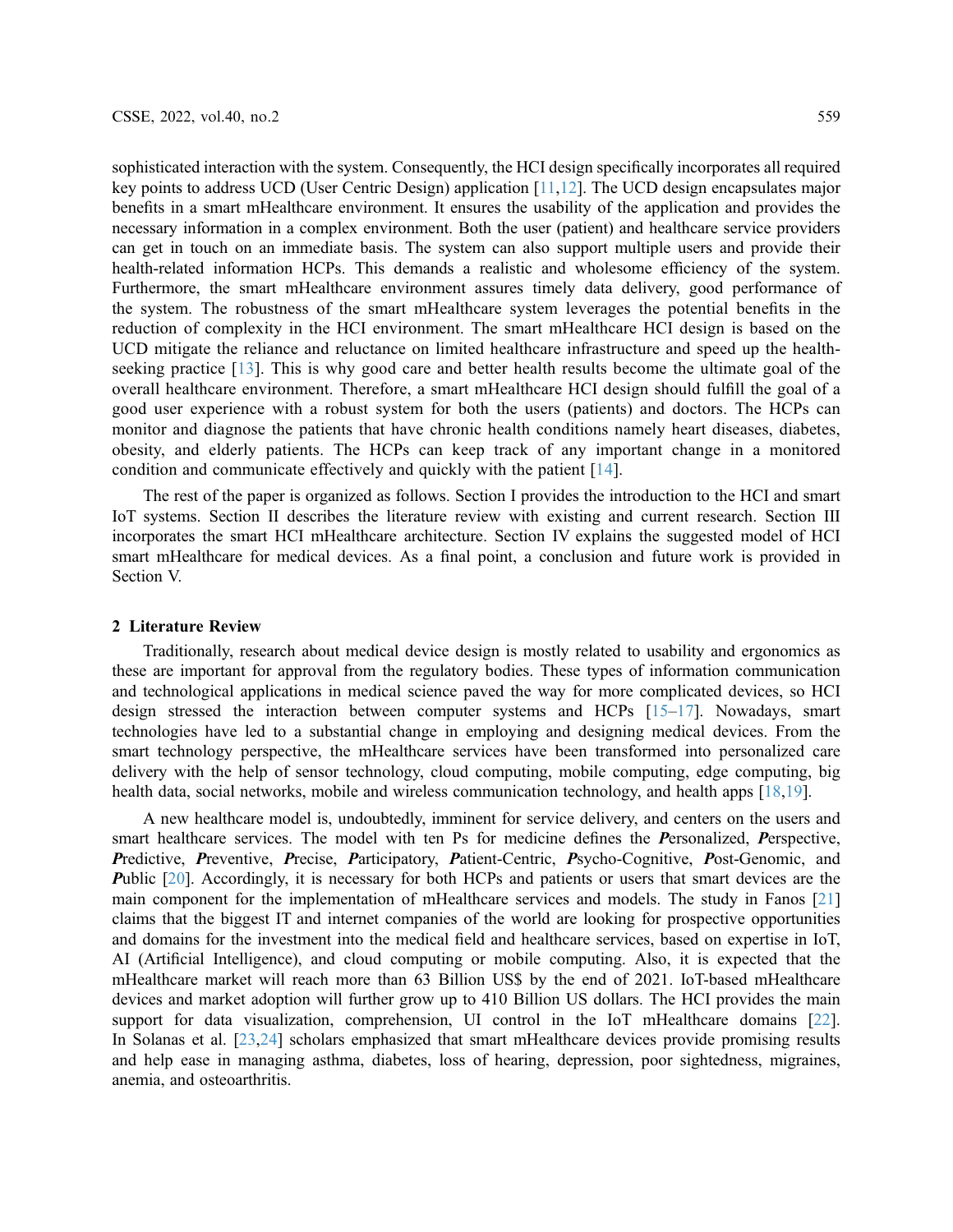Smart healthcare systems and mobile devices can provide better and robust results unitedly in the areas of treatment, rehabilitation, diagnosis, and measures of prevention. Further, smart mHealthcare enhances the HCPs and patient's interactions. The interaction for the elderly or chronic diseases patients has been increased to a great extent with collaborative care, enhanced information of patients using data based on current conditions. This improves the system's effectiveness in terms of usability and efficiency for HCPs and patients [\[25](#page-10-15)]. In Martínez-Pérez et al. [[26](#page-10-16)–[28\]](#page-10-17), the authors used mobile and wireless communication technology for the healthcare services for the low cost and improved service of healthcare with flexibility and efficiency. Remote advancements give more noteworthy adaptability and convenience contrasted with customary arrangements [[29\]](#page-10-18) and the capacity of savvy gadgets to share data all the more effectively gives the chance of far-off finding [\[30](#page-11-0)–[32\]](#page-11-1). HCI helps the new advancements to be promptly accessible, available, adaptable, and adequate [\[33](#page-11-2)]. In addition, it assists with guaranteeing that arrangements address client issues and convey viability and effectiveness [[34](#page-11-3)–[37\]](#page-11-4).

The studies in Webb et al. [[38](#page-11-5)] suggest that smart healthcare services need the real-time processing, sharing, and utilization of precise data. Thanks to cloud computing and wireless communication technologies for providing seamless services and playing key roles in service delivery, sensor network, and people. They provide details of major applications of smart healthcare systems for patient monitoring, patient data analysis, and collection for smart and intelligent decision-making processes. Along With these services, telemedicine and personalized medical services provide smart and mobile healthcare services. In Fairbanks et al. [[39\]](#page-11-6), mobile WBAN (Wireless Body Area Networks) was used and claim efficient healthcare delivery and promise low-cost prevention and management of the patient-centered disease. Their research focuses upon the acceptance, usability, and effectiveness, and efficiency highly demands the HCI design considering the human characteristics depending on technological and social backgrounds. It, however, does not focus much on patient situation assessment and intelligent assistance. Moreover, it does not focus on improving the user experience and parameters affecting the adoption of the system by both the health care providers and end-users. This is an important factor for the low adoption rate of the current technologies [[40](#page-11-7)–[43](#page-11-8)]. Thus, there is a need for intelligent mHealthcare innovation and user acceptability with multidisciplinary collaboration among HCPs, HCI, and health experts [[44](#page-11-9)[,45](#page-11-10)].

### 3 Smart mHealthcare based IoT Architecture

Smart mHealthcare is the combination of Information Technology (IT) and life sciences for the provision of better healthcare services and cost-effectiveness. Initially, IBM originated a strategy called Smart Planet with suggestions to embed sensors into a diversity of physical objects. These objects are connected and integrated through cloud computing [[46](#page-11-11)–[53](#page-12-0)]. The main application of this technology is to facilitate HCPs, users/patients and establish e-Health records (electronic health records) for the intelligent monitoring and tracking of patients. This system helps to build a sustainable ubiquitous system for smart mHealthcare and will boost service delivery for better patient care. We suggest a design architecture with five layers for a smart mHealthcare environment one additional layer, which is the AI layer for situation assessment using predictive modeling and intelligent assistant, as shown in [Fig. 2,](#page-4-0) with each layer depending on the subsequent layer. It enhances the four-layered architecture, as proposed in Liu et al. [\[11\]](#page-10-2). Other layers include the Application layer, Data Integration Layer, Communication Layer, and Sensing Layer.

The 5-layered design for the smart mHealthcare environment chiefly advocates the mHealthcare scenario where the Application layer incorporates dashboards, a system for outbreak or epidemic systems, platforms for healthcare at regional level, personal health records, and smart monitoring and tracking system [[54](#page-12-1)[,55](#page-12-2)]. The application layer utilizes the websites, dashboards, IoT devices, and applications as shown in [Tab. 1](#page-4-1). The second layer is the AI layer, which performs patient situation assessment, which may involve integrating temporal events and communicating using multimodal dialog. The third layer is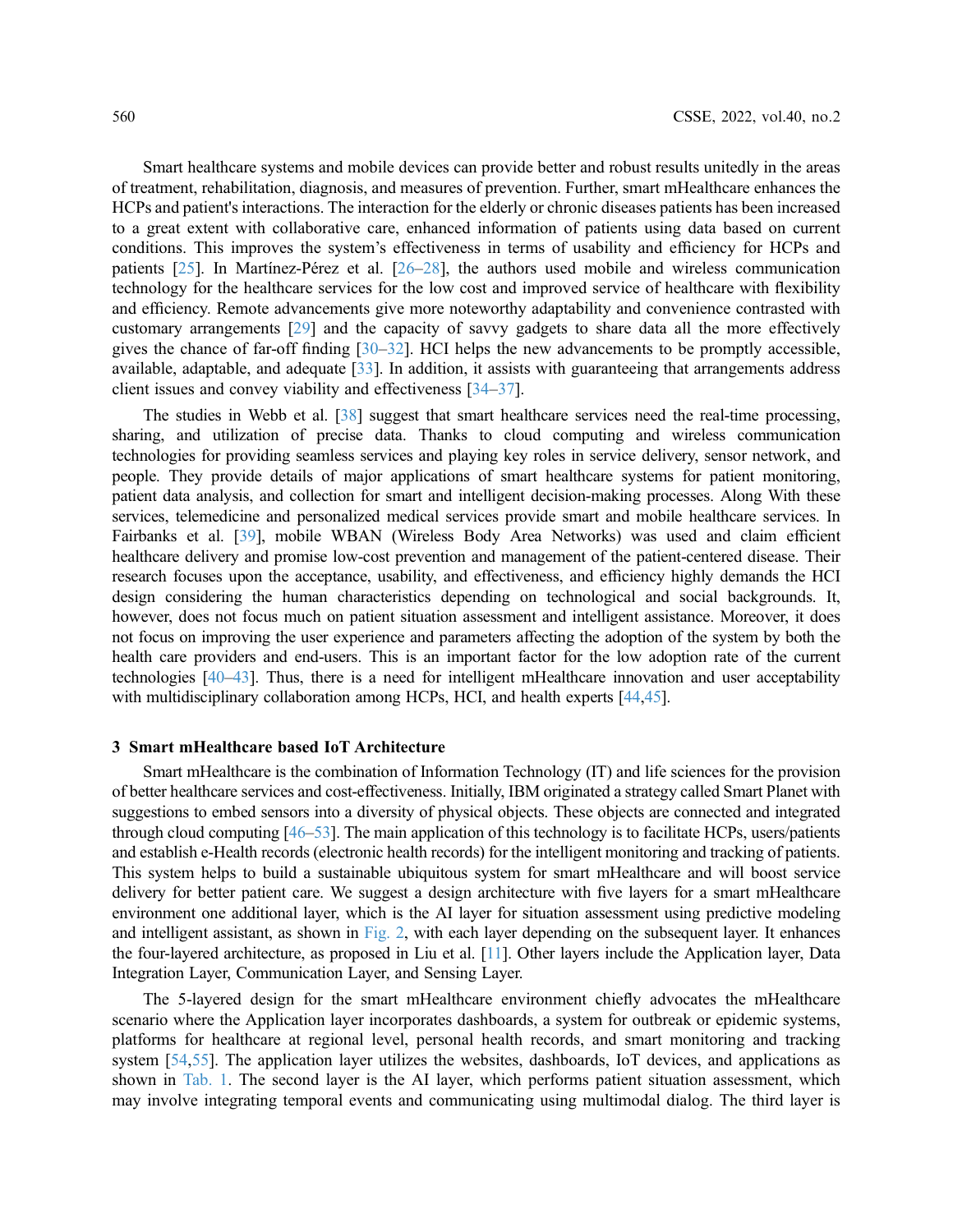the data integration layer, which deals with resources for the medical data of patients and doctors or HCPs information, cloud computing platforms, distributed data storages, data fusion, information sharing, data processing, predictive modeling, data analysis with the help of IoT applications and devices. The fourth layer is the communication layer, which is responsible for all telecommunication services and access, fundamental IoT layer. Wireless networks and broadcasting networks use state-of-the-art technologies to provide telecommunication facilities, as shown in [Tab. 1.](#page-4-1) The sensing layer utilizes sensor technologies along with wireless technologies for the purpose of gatheing the information from the vicinity [\[4](#page-9-6)[,56](#page-12-3)–[58\]](#page-12-4). The sensors may include continuous monitoring sensors such as ECG, EEG, EMG sensors, gyroscopes, accelerometers, auditory, and visual sensors. Discrete-time data collection sensors are there such as blood pressure, blood oxygen saturation, humidity & temperature sensors, and glucose monitoring sensors. These sensors may use Bluetooth/ZigBee, RFID, or Ultrawide Band (UWB) wireless technologies to communicate with the network, as described in [Tab. 1.](#page-4-1)

<span id="page-4-0"></span>

Figure 2: Smart mHealthcare 5-Layer architecture

<span id="page-4-1"></span>

| Layers                    | Application and implementation                                                                                                                                                                                                                                                                                                            |
|---------------------------|-------------------------------------------------------------------------------------------------------------------------------------------------------------------------------------------------------------------------------------------------------------------------------------------------------------------------------------------|
| Application<br>Layer      | Remote patient monitoring, health records storage, elderly patients' tracking and<br>monitoring, Locate the physicians in the area as well as in the hospital. Smart health<br>monitoring, home health system, epidemic outbreak detection system. Mostly, the<br>delivery mode is in the form of dashboards, websites, e-Medical Records |
| AI layer                  | Patient situation assessment, chronicle recognition, intelligent assistance                                                                                                                                                                                                                                                               |
| Data Integration<br>Layer | Data integration and timely sharing, cloud platforms, distributed computing, data<br>extractions, data fusion, statistical analysis and data analysis.                                                                                                                                                                                    |
| Communication<br>layer    | Internet, wireless networks, Information and communication systems                                                                                                                                                                                                                                                                        |
| Sensing Layer             | Sensors: Continuous time varying (ECG, EEG, EMG, Accelerometer, gyro, camera,<br>mic), Discrete Time Varying (Temperature, humidity, BP, Blood $O_2$ saturation,<br>Gulocose),<br>Sensor technology: UWB, RFID, BAN, Wearable, ZigBee/Bluetooth,                                                                                          |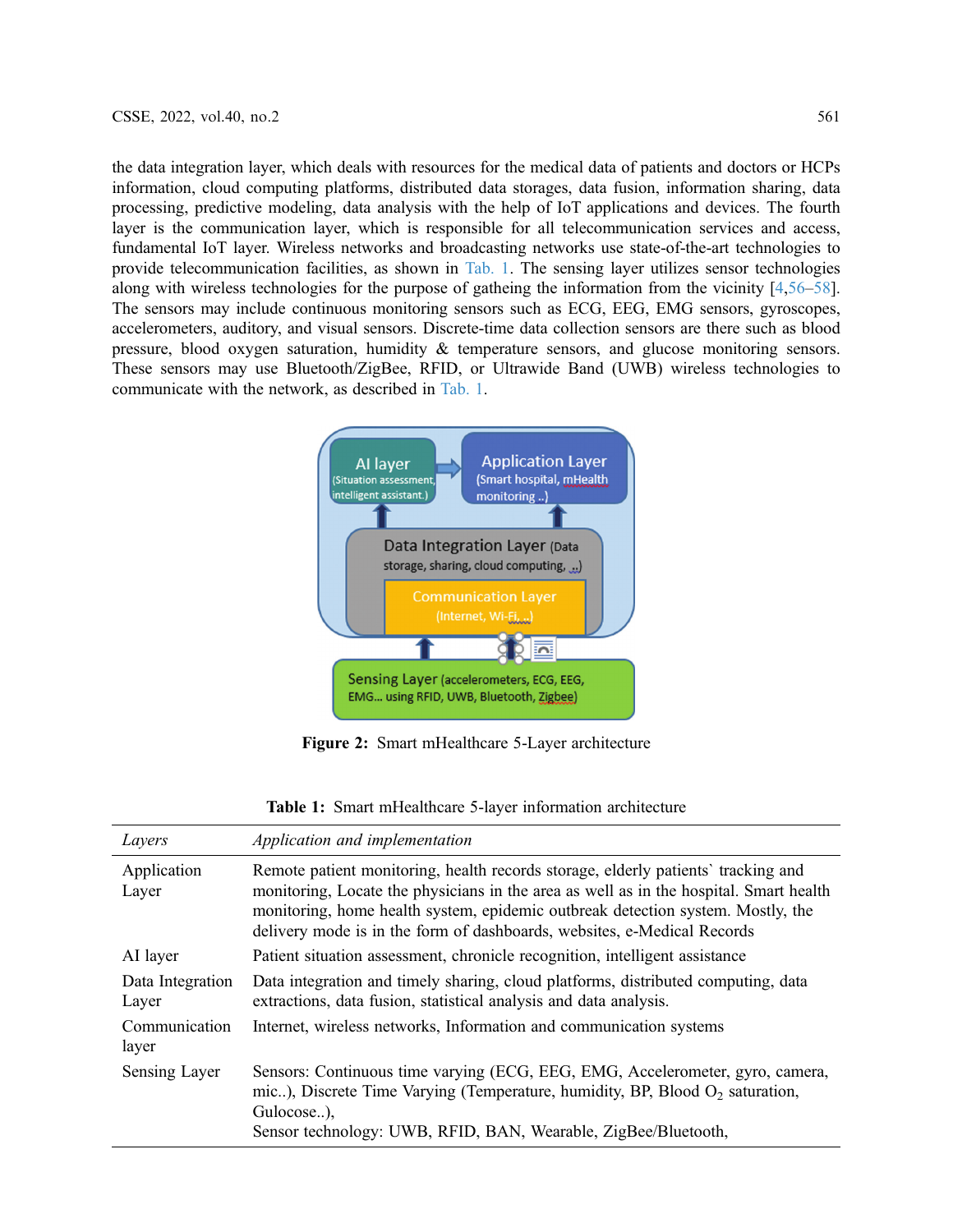This layer is responsible for HCPs decision making and helps to communicate with the user/patient. Also, it helps in the evaluation and realization of e-records (electronic records) and smart mHealthcare requirements. Many types of health-related applications and keeping up-to-date e-records are maintained and monitored. Therefore, the security provider must be aligned with the utilization of precise and adequate information sharing among patients and HCPs. For accessing the specific information and medical resources, the application layer provides HCPs and patients with the ease and efficient links and connections of smart mHealth resources and service [\[59\]](#page-12-5). The application layer gives an access to services namely main spots of smart mHealthcare service to the patients and HCPs, management authorities and decision-makers, and institutional bodies. The decision-maker includes drug oversight bodies, Health Departments and national healthcare centers, public health departments. The institutional health bodies comprise hospitals, community clinics, regional health centers, and nursing homes [\[60](#page-12-6)].

The AI layer incorporates mechanisms for intelligent decision-making and assistance. This layer embodies situation assessment using predictive modeling, especially focusing on the recognition of chronicles, i.e., temporal events. The patient's critical parameters, such as blood oxygen level can drop silently (silent hypoxia), without showing any external symptoms of shortness of breath or difficulty breathing. This layer is critical in terms of assessing patient situations, recognizing a course of action, and communicating with the both health care provider and the user. The communication can be multimodal in the form of an intelligent (virtual) assistant. This layer is supported by the data integration layer and will support the application layer.

The Data Integration layer helps to accomplish data processing and data fusion. They are extremely basic but important requirements for the support of smart mHealthcare services. This layer utilizes service-oriented architecture, cloud computing technologies, and big data to build an e-inventory for health, where records are kept and shared with the corresponding personals. This augments the collected data with the data seeking from other smart systems. Overall, integrated data works to support the application layer platform.

This layer facilitates both the patients and HCPs with communication services. The communication services along with body sensor networks, internet, and WiFi services combining with the optical fiber to provide very high-speed and reliable internet connectivity. Without communication service and infrastructure, the smart mHealthcare system are not viable. The communications networks provide huge capacity, robust internet facilities, and storage of huge amounts of data and sharing the information using internet hubs among the HCPs and patients [\[61](#page-12-7)]. The smart mHealthcare environment demands real-time, reliable, and secure data transmission. Thus, telecommunication infrastructure must be well designed and robust to meet the smart mHealthcare needs.

It is the most important and fundamental layer of the architecture, so it performs the most important task, which is the collection of health-related information from the patient, whether in the hospitals, in the elderly care centers, or at home. This layer is at the core of IoT technology and is supported by biotechnology. This layer, using a wearable sensor network, helps in gathering the data related to the patient health. The various health parameters can be monitored, such as patient blood pressure, blood oxygen saturation, temperature,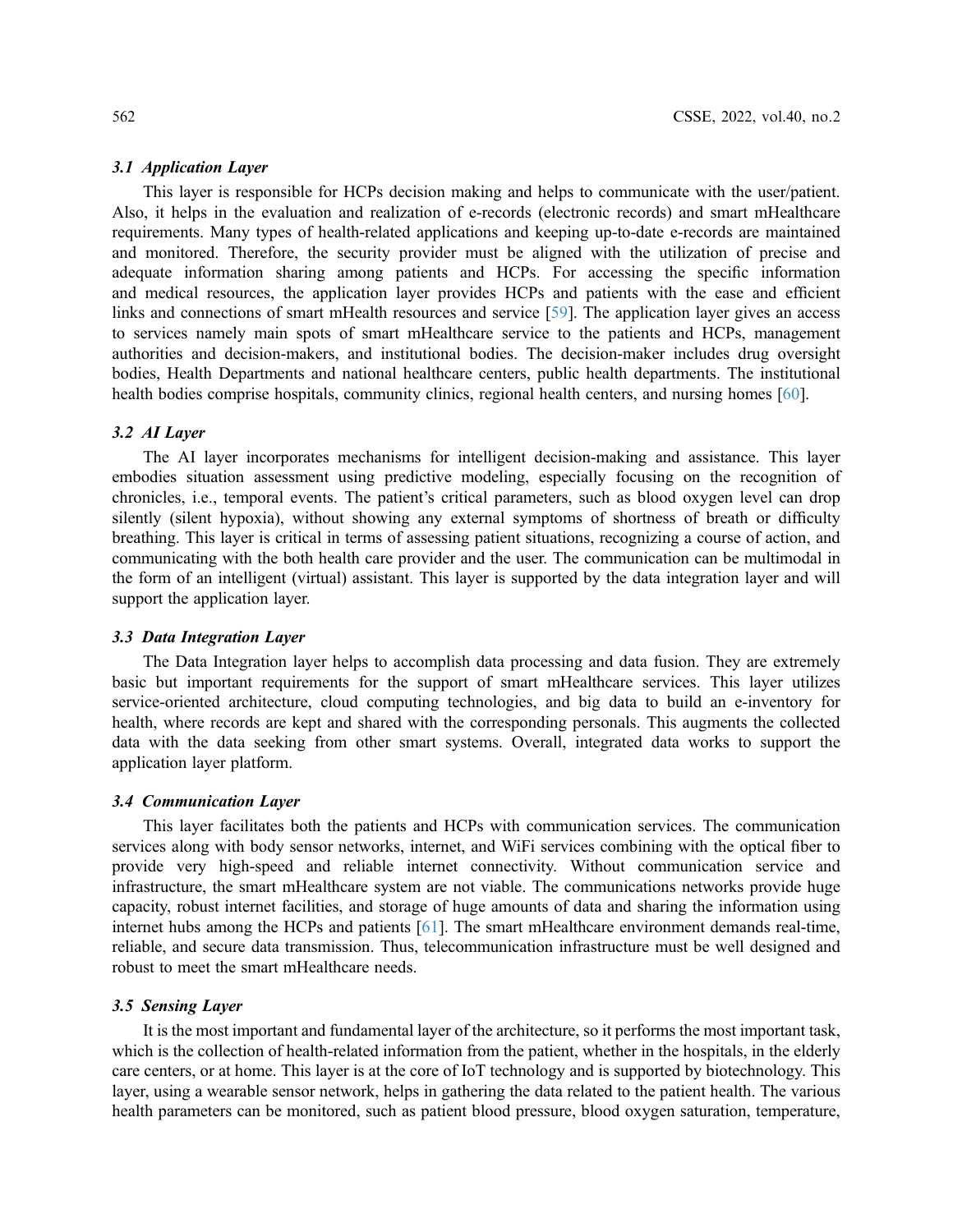blood sugar level, ECG, electroencephalograph (EEG), electromyography (EMG), heart-beat monitoring, and visual monitoring. The underlying technology of data transmission depends on the required power consumption, ranging from Bluetooth/ZigBee to ultra-wideband (UWB) wifi communication. The main communication layer receives this data and can directly transmit it to HCPs (using some application to monitor) via the internet or store at a cloud platform (data integration level) [\[62](#page-12-8)].

# 4 HCI and Smart mHealth Design for Devices

The HCI design needs to incorporate the ease of use, including user experience and safety, patient and HCPs relationship, legacy support, distinguish end-user, alarms and error resistant displays, timely responses, personalization, and privacy, as illustrated in [Fig. 3](#page-6-0). The design must ensure the satisfaction of the user and the reliability of the device for the accomplishment of the task. Because every individual user may have a different task to perform, the HCI design of the device must meet the requirement in terms of different user roles, workflows, system functions and dynamic environments, reception storage, real-time information transmission, and data availability.

<span id="page-6-0"></span>

Figure 3: HCI Smart mHealth model for devices

Safety is the foremost consideration in the design principle for the HCI smart mHealthcare system because usability must ensure reliability, satisfaction, effectiveness, efficiency, and secure information utilization as well as accessing. The heuristic evaluation principles must be incorporated [\[63](#page-12-9)]. In the case of medical data and devices, the heuristic evaluation may create conflict with ease of use with the safety of the device, as shown in [Fig. 3.](#page-6-0) However, the ease of use motivates us to diminish the cognitive load by use of cues to perform well or even automatically, which needs a very cautious task check. This automatic response is also known as muscle memory and response chaining. Therefore, this type of behavior is undesirable for safety and critical to medical devices.

The manufacturer of the device and the device user expect or intend the errors and omissions in the result of the device. Therefore, errors can occur if safe usability is violated. The usability errors are related to HCI design and UI design. If we take an example of the error in the visual display of UI in the devices installed by the FDA (Food and Drug Administration) Department of US, where, the software was poorly designed that made the doctors confused to visualize the right and left hemispheres of the patient`s brain resulting in wrong side surgery of the brain. Therefore, false alarms play their part number one hazards of health technology [[64](#page-12-10)–[68\]](#page-12-11). The false alarms interrupt doctors amid the critical tasks. The false alarms not distract the doctors and make them fatigue but also create noise which increases stress on HCPs and the patients [[69](#page-12-12)–[73\]](#page-12-13). So the HCI designer can design a better *user interface* and help in preventing and reducing usability errors. The prevention of the errors can be achieved by an iterative usability test, as indicated in [Tab. 2.](#page-7-0) This also helps for analyzing contextual risk during the actual use.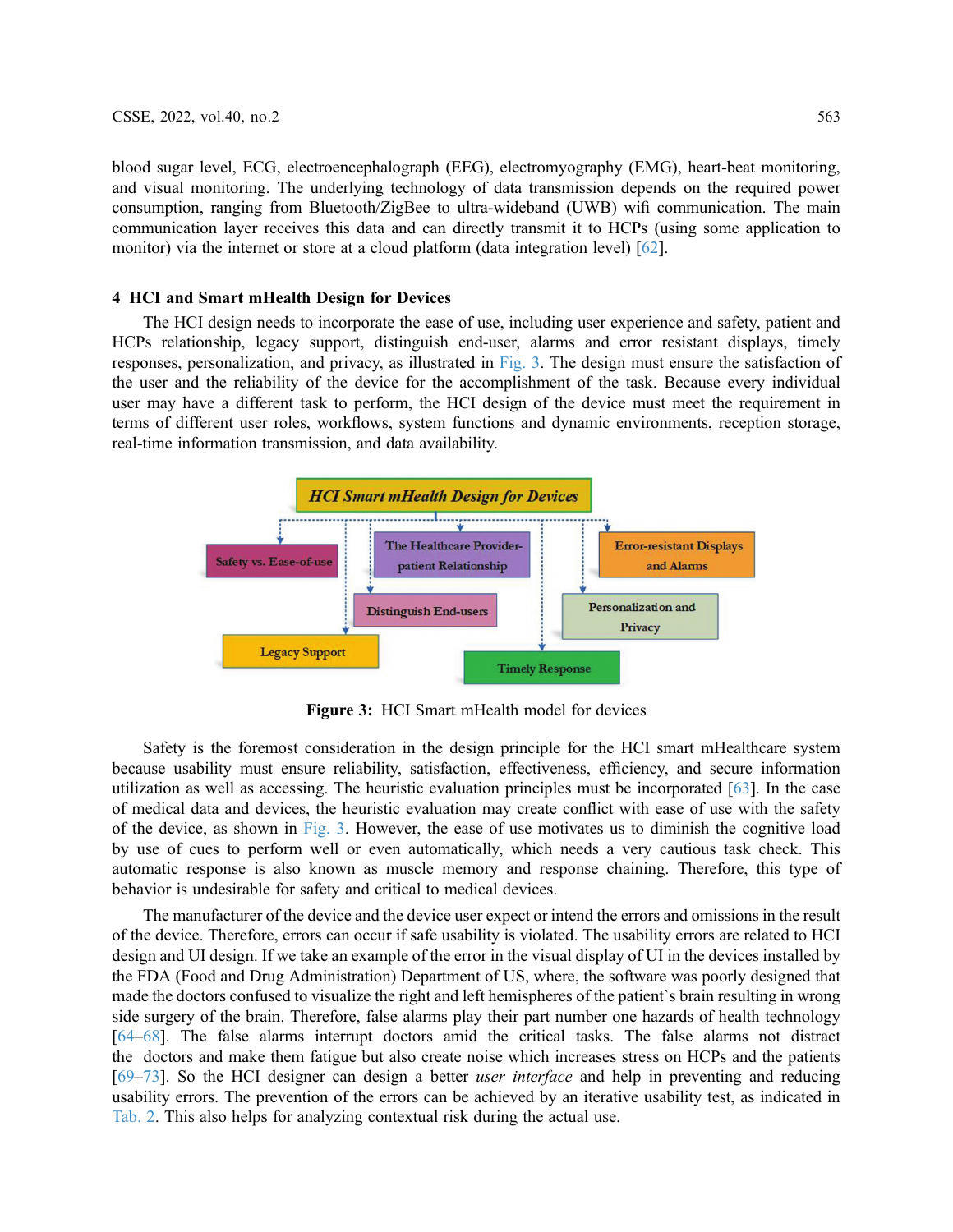<span id="page-7-0"></span>

| <b>HCI</b> Design Method                | Specification                                                                                                                                                                                                                                                                                                                                                                                                                                                                                                         |  |
|-----------------------------------------|-----------------------------------------------------------------------------------------------------------------------------------------------------------------------------------------------------------------------------------------------------------------------------------------------------------------------------------------------------------------------------------------------------------------------------------------------------------------------------------------------------------------------|--|
| Evaluate in Use                         | The usability evaluation is to evaluate user interaction with the device or<br>model, user experience. To develop iterative development and design. The<br>overall aim is to optimize and create ease in user experience and usability<br>according to the user's needs and criteria.                                                                                                                                                                                                                                 |  |
| Develop & Implement                     | In the development phase, device design meets the application layer criteria<br>and the device must ensure good performance. The implementation of the<br>device must be compatible with other devices and sensors network. From<br>application layer to data integration layer through sensing layer and<br>communication layer device's development and implementation meet the<br>needs and compatible and able interconnect and communication.                                                                    |  |
| Design Solutions<br>Evaluation          | Design evaluation through the best solution is the foremost need. An iterative<br>model and redesigning improves the solution design in each phase<br>prototyping and moving from low-fidelity to high-fidelity. For HCI's best<br>design, the iterative model follows some steps namely planning and analysis,<br>specification of ideas, and modeling. This leads to building a prototype and<br>design evaluation.                                                                                                 |  |
| Produce Prototypes                      | Building a good prototype of the HCI application design is suitable for the<br>user interface.<br>The design includes the user experience by the content of the application,<br>behavior, and form of the design. Thus, the prototype with a good content<br>design, interaction model, and visual design provide the satisfaction of the user.                                                                                                                                                                       |  |
| Produce Design Solutions                | The design solution production related to workflow, task, and content of the<br>information architecture results in optimized and smart HCI architecture. This<br>result is the outcome of the previous phases of the iterative design. To<br>integrate the information with both layers sensing layer and data integration<br>layer, data acquisition must be compatible and relevant resources.                                                                                                                     |  |
| Specification and<br>Identification     | To analyze the user needs and specification of user demands when they access<br>the smart mHealthcare services the requirement of application-layer<br>integration and compatibility must be fulfilled.<br>The demands of the end-user and stakeholders are ensured by the HCI smart<br>mHealthcare design of the device related to the application layer services<br>users and device used. Other requirements may be extracted from legacy UI,<br>research, interviews, observations, and pre and past case report. |  |
| Systematic Plan User-<br>Centric Design | For the UCD, the smart mHealthcare plan includes the analysis and<br>observations of the user environment and device. This manages the user<br>activities and history.                                                                                                                                                                                                                                                                                                                                                |  |

Table 2: HCI Smart mHealthcare design methods

The simulation of the user environment or prototyping helps to predict the possible usability errors and interaction scenario of the user to a device to explore anomalous conditions, as shown in [Fig. 3](#page-6-0) and indicated in [Tab. 2.](#page-7-0) The alert system is beneficial in the form of both sound and visual or both. This behavior is critical when the battery level is low. However, the HCI designer incorporates the measures to remind the user of the low state of the battery and to prevent the disabling of such alarms. The user and HCPs relationships demand a considerable insight into the device design. The user experience has a big impact on the devices` design and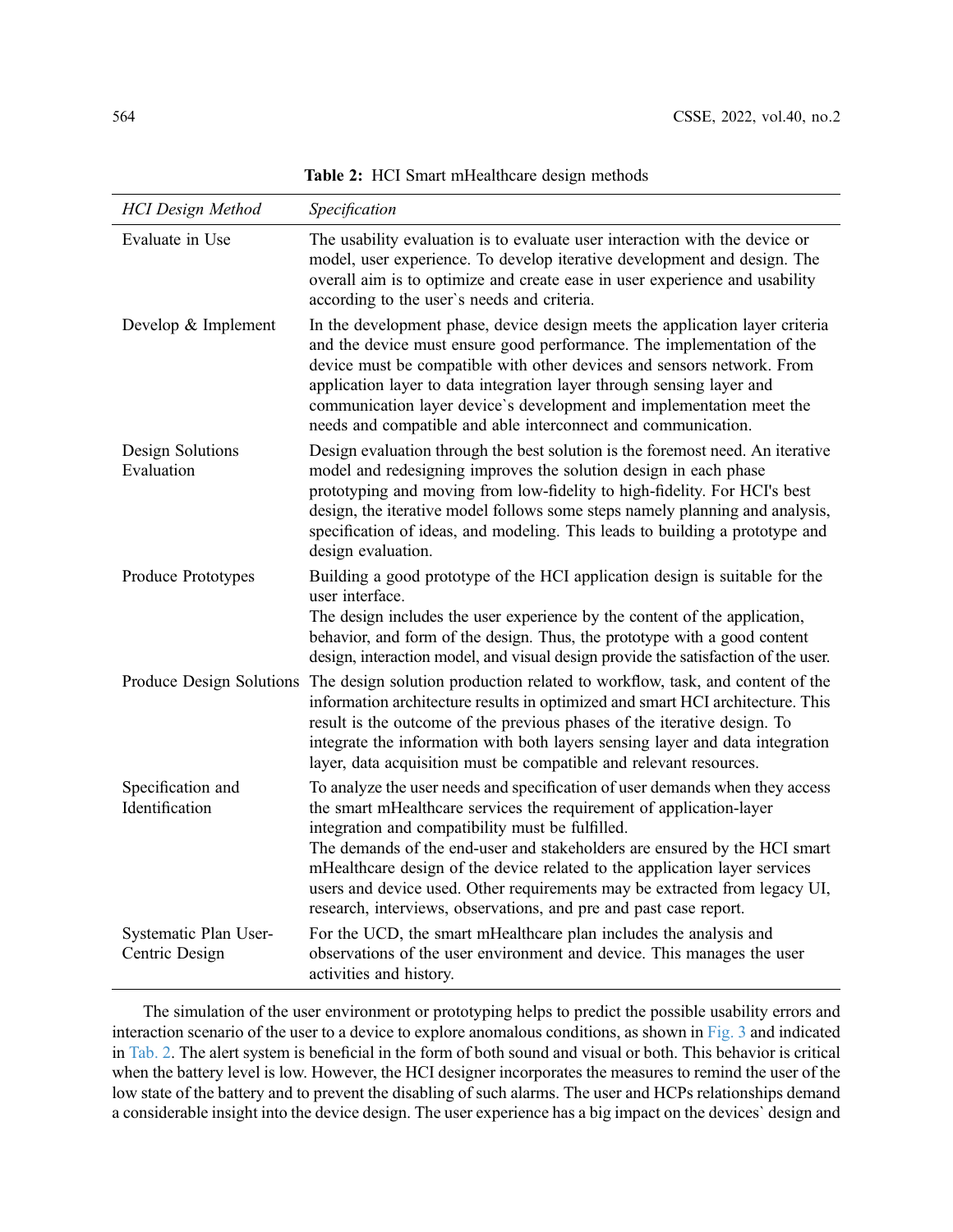UI. Hence, the designer acknowledges all the needs of the user and HCPs. The mHealthcare design method and steps should support the relationship of the HCPs and end users. The HCPs are the first and foremost group that utilizes the mHealthcare devices and gains experience, as shown in [Fig. 3.](#page-6-0) The HCPs having prior knowledge of usability and design information architecture might perform well with the device, as described in [Tab. 2](#page-7-0). However, HCPs at different levels of training and expertise might require different UIs within the same device. The application supports the end-user requirements and feasible design in terms of HCI mHealthcare UI. Under the circumstances, the end-user can recognize the design and buttons and easily comprehend information at the time of rapid response.

HCPs must be ensured in a warning and possess control regarding the conditions and changes in inpatient data. However, HCPs and end-users fully comprehend and identify the design specifications as described in [Tab. 2](#page-7-0).

Nevertheless, the smart HCI mHealthcare design, specifying the needs and strategies of different Usercentric designs, include the end-user distinguishing requirements, in which HCI designers resolve conflicts arising between the HCPs and UCD or end-user usability. The usability and feasibility of the HCI smart design must meet the needs of the stakeholders, as described in [Tab. 2](#page-7-0). The end-user must not be mistaken with the customers. The end-user might not have the knowledge or technical education about the device and design or oftentimes are not the ones who buy such medical devices. The HCI smart designer incorporates the knowledge of the environment where the device will be used and who the users are, as shown in [Fig. 3.](#page-6-0) The usability with robust results and good HCI UIs is not enough; mHealthcare devices must be durable and sustain long-term stability. This provides legacy support and long life to medical devices, as shown in [Fig. 3](#page-6-0). The design solution production, related to workflow, task, and content of the information architecture, results in optimized and smart HCI architecture. This result is the outcome of the previous phases of the iterative design. HCI smart mHealthcare plan includes the analysis and observations of the user environment and device. This manages the user activities and history, as described in [Tab. 2](#page-7-0). The medical devices` life cycle is long and its adoption is slow.

The HCI smart mHealthcare designer leverage previous workflows and legacy structures from user history and integration with the new environment. This helps with the understanding of the users' perspective of usability and design interface. Furthermore, this information optimizes the design and reduces the users` error as, shown in [Fig. 3.](#page-6-0) The systematic plan of UCD, based on the history of the user, optimizes the mental models and re-usability of the systems according to the user`s satisfaction level, as described in [Tab. 2.](#page-7-0) It supports the stable transition of new medical devices and the usability of new smart mHealthcare devices.

Time is precious and invaluable when dealing with life and health care provisions. The timely response and concurrency should be ensured at each layer and phase. In real-time data realization, the sensor layer must diminish the latency level in both availability and being measured value. Then, the communication layer plays an important role in dealing with real-time data constraints in emergency rooms or emergencies. After the communication layer, the data integration layer should provide transparency and precision in aggregation and relevancy of specific information from different sources, as shown in [Figs. 2](#page-4-0) and [3.](#page-6-0) The timestamps and data frequency indicators might be used to indicate to the user and HCPs about the timeliness and concurrency constraints at the application layer level, as shown in [Tab. 2](#page-7-0).

In HCI smart mHealthcare design, privacy and personalization are the main needs that should be taken into great consideration. The smart mHealthcare device intelligently recognizes and saves the users` characteristics, preferences, and habitual activities. However, the device may personalize and customize the UI according to saved information, knowledge, preferences, and capabilities of the user. The HCI smart mHealthcare designer can develop better HCI design through the consideration of all provided human factors. It provides better UX (user experience) and better UI.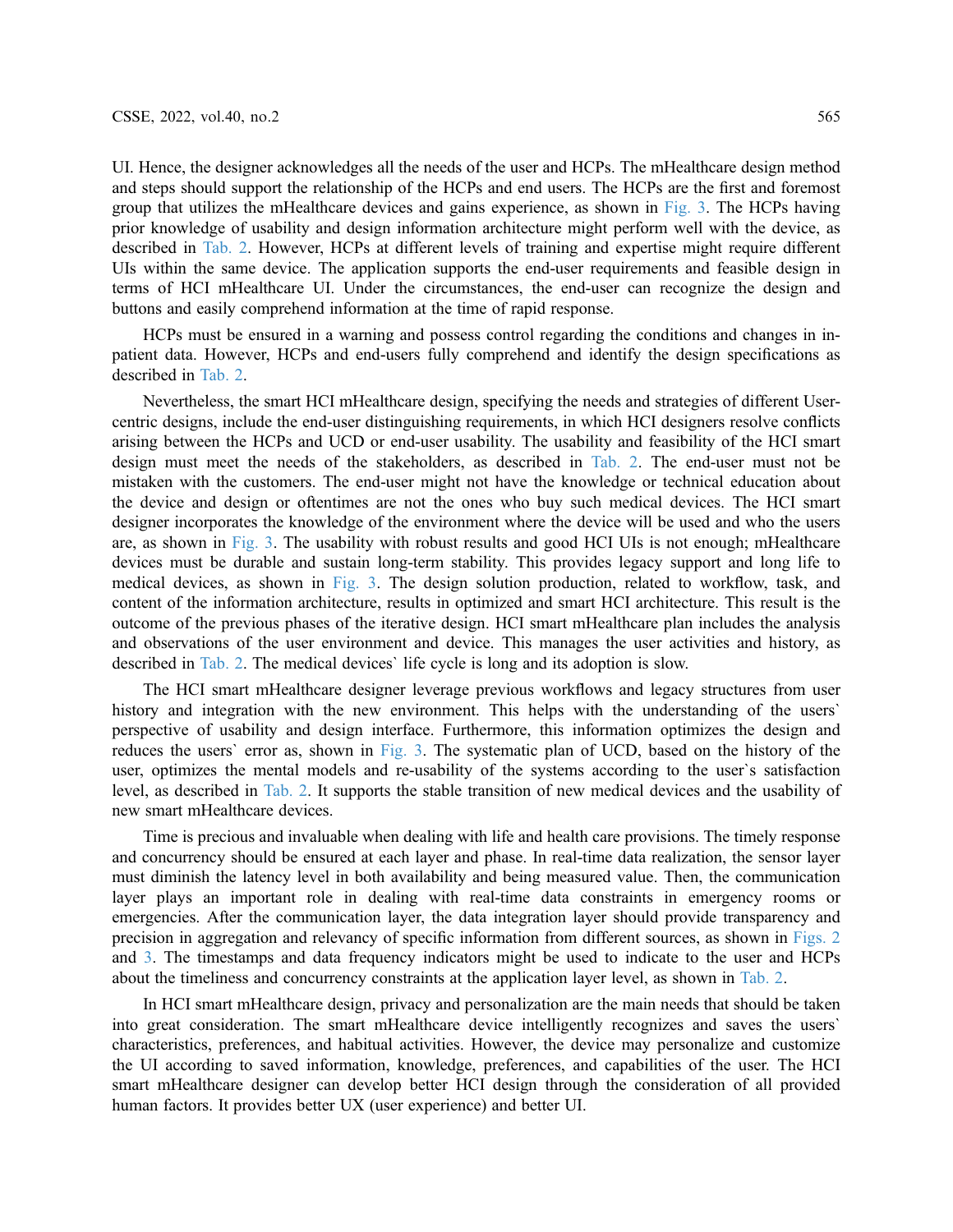### 5 Conclusion

In this paper, an architecture for intelligent mHealthcare is proposed which uses HCI (Human-Computer Interaction) based design principles to enhance the usefulness and usability of the devices and help improve experience of both the HCPs and the patients. These design principles allow the support for the User-Centric Design (UCD) for smart mHealthcare models. The proposed architecture enhances the 4-layered architecture proposed in the literature and provides an improved intelligent patient health monitoring system, which has become more critical in remote health care. The 5-layered model comprises the additional AI layer for intelligent patient situation assessment and multi-modal communication with the application layer, data integration layer, communication layer, and sensing layer. The success of the intelligent mHealthcare requires HCI design principles focusing upon the ease-of-use (including user experience) and safety, alarms, and error resistant displays of the end-user. User and HCPs relationship and personalization are incorporated along with integration with legacy workflows and security. Also, the design of intelligent virtual assistants for communicating critical patient care is crucial. Moreover, an important factor is improving the overall user experience, for both the patient and HCPs. The intelligent mHealthcare system with an actuation layer, that can administer remote care (injecting the drug, providing CPR, even surgeries), will be more convenient and smart, but it remains as future work since it requires more confidence in these technologie. In addition, it will also need more HCI based smart methodology development.

Funding Statement: The authors express their gratitude to the ministry of education and the Deanship of Scientific Research of Najran University, Kingdom of Saudi Arabia, for financial and technical support under code number NU/ESCI/17/107.

Conflicts of Interest: The authors declare that they have no conflicts of interest to report regarding the present study.

### References

- <span id="page-9-0"></span>[1] C. Doukas and I. Maglogiannis, "Bringing IoT and cloud computing towards pervasive healthcare," in 6th Int. Conf. on Innovative Mobile and Internet Services in Ubiquitous Computing (IMIS'12). Palermo, Italy, pp. 922–926, 2012.
- <span id="page-9-1"></span>[2] M. Hassanalieragh, A. Page, T. Soyata, G. Sharma, M. Aktas et al., "Health monitoring and management using Internet-of-Things (IoT) sensing with cloud-based processing: Opportunities and challenges," in 2015 IEEE Int. Conf. on Services Computing, New York, NY, USA, pp. 285–292, 2015.
- <span id="page-9-2"></span>[3] S. A. Solangi, K. Khoumbati and D. N. Hakro, "Multi-hop optimization in wireless sensor networks using GA," Sindh Journal of Information and Communication Technology, vol. 2, no. 3, pp. 1–5, 2018.
- <span id="page-9-6"></span>[4] K. Khoumbati, S. A. Solangi, Z. Bhatti and D. N. Hakro, "Optimal route planning by genetic algorithm for wireless sensor networks," in Int. Conf. on Information Science and Communication Technology, Karachi, Pakistan, pp. 4–7, 2020.
- <span id="page-9-3"></span>[5] S. A. Solangi, D. N. Hakro, I. A. Lashari, K. R. Khoumbati, Z. A. Bhutto *et al.*, "Genetic algorithm applications in wireless sensor networks: A review," International Journal of Management Sciences and Business Research, vol. 1, no. 4, pp. 152–166, 2017.
- <span id="page-9-4"></span>[6] S. A. Solangi, K. Khoumbati and D. N. Hakro, "Multi-hop optimization in wireless sensor networks using genetic algorithm," Sindh Journal of Information and Communication Technology, vol. 3, no. 4, pp. 193–197, 2019.
- [7] A. A. Shah, S. A. Solangi and A. A. Shah, "Cloud computing for bio-informatics: A pakistani perspective," in Third National Conf. on Emerging Trends In Bioinformatics & Biosciences, Mansehra, KP, Pakistan, pp. 3–5, 2019.
- <span id="page-9-5"></span>[8] S. Poslad, Ubiquitous System: Challenges and Outlook in Ubiquitous Computing: Smart Devices, Environments and Interactions. John Wiley & Sons Inc., pp. 421–454, 2009, 978-0-470-03560-3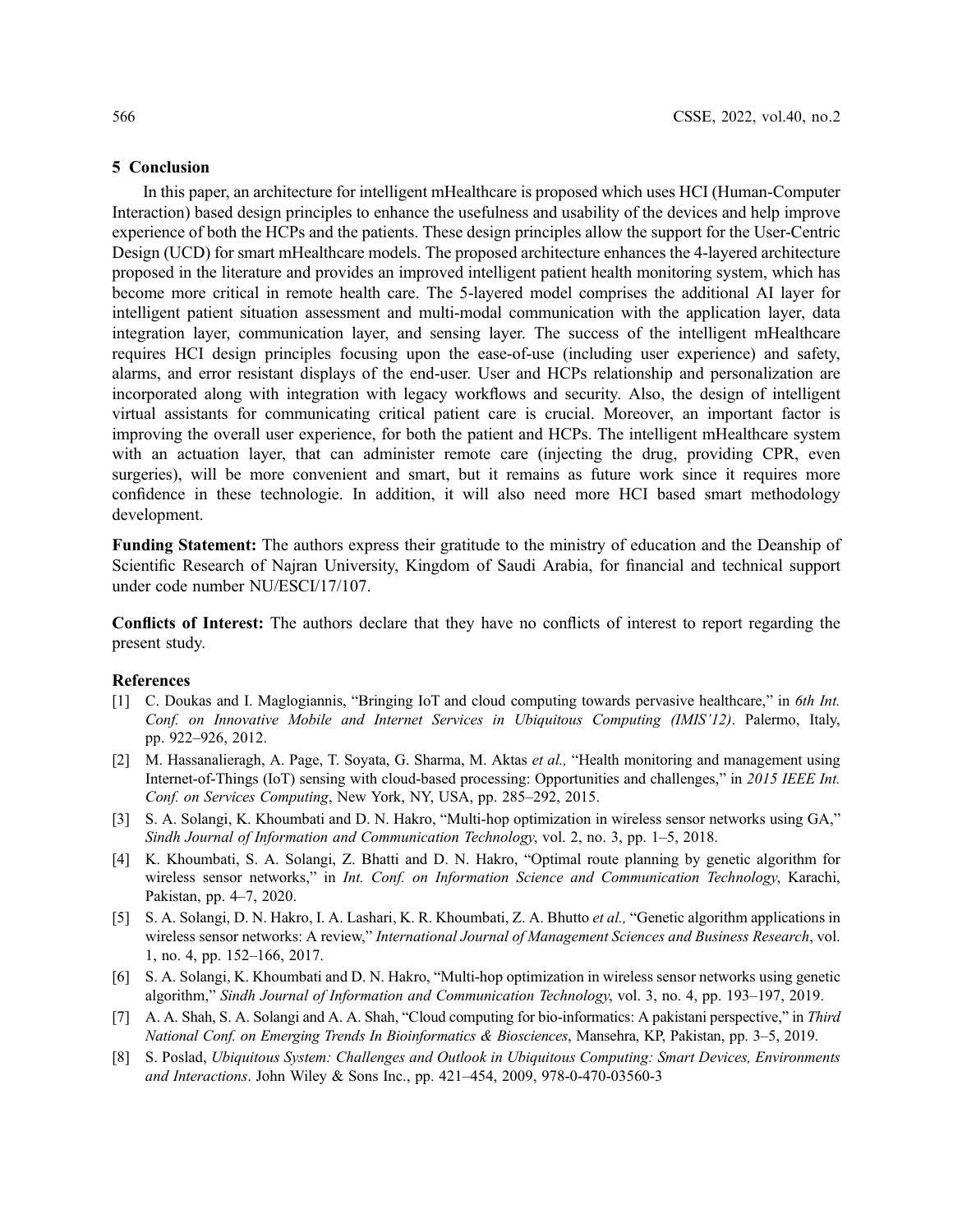- <span id="page-10-0"></span>[9] F. Alagoz, A. C. Valdez, W. Wilkowska, M. Ziefle, S. Dorner et al., "From cloud computing to mobile internet, from user focus to culture and hedonism: The crucible of mobile health care and wellness applications," in 5th Int. Conf. on Pervasive Computing and Applications (PerCom'10), Maribor, Slovenia, pp. 38–45, 2010.
- <span id="page-10-1"></span>[10] A. Holzinger, "From cloud computing to mobile internet, from user focus to culture and hedonism: the crucible of mobile health care and wellness applications," in 5th Int. Conf. on Pervasive Computing and Applications (PerCom'10), Maribor, Slovenia, pp. 38–45, 2010.
- <span id="page-10-2"></span>[11] P. Liu, S. Fels, N. Wes and M. Görges, "Human computer interaction design for mobile devices based on a smart healthcare architecture," Advances in Computers and Software Engineering: Reviews, vol. 2, pp. 99–131, 2019.
- <span id="page-10-3"></span>[12] J. B. Bartholomew, J. Agley, J. Carlson, K. Lay and D. Tidd, "Interprofessional development case study of an SBIRT web-based app for education and practice," Journal of Technology in Human Services, vol. 39, pp. 1–18, 2021.
- <span id="page-10-4"></span>[13] H. Fulford, "Exploring the use of mobile information and communication technology by people with mood disorders, and their health and social care professionals," Journal of Mental Health Nursing, vol. 28, no. 6, pp. 1268–1277, 2019.
- <span id="page-10-5"></span>[14] R. Robinson, "App revolution: Avoiding the app trap," PharmaVOICE, vol. 14, no. 2, pp. 24–28, 2014.
- <span id="page-10-6"></span>[15] J. L. Martin, B. J. Norris, E. Murphy and J. A. Crowe, "Medical device development: The challenge for ergonomics," Applied Ergonomics, vol. 39, no. 3, pp. 271–283, 2008.
- [16] A. G. Money, J. Barnett, J. Kuljis, M. P. Craven, J. L. Martin et al., "The role of the user within the medical device design and development process: Medical device manufacturers' perspectives," BMC Medical Informatics and Decision Making, vol. 11, no. 15, pp. 1–12, 2011.
- <span id="page-10-7"></span>[17] C. J. Vincent, Y. Li and A. Blandford, "Integration of human factors and ergonomics during medical device design and development: It's all about communication," Applied Ergonomics, vol. 45, no. 3, pp. 413–419, 2014.
- <span id="page-10-8"></span>[18] N. Bui and M. Zorzi, "Health care applications: A solution based on the Internet of Things," in 4th Int. Sym. on Applied Sciences in Biomedical and Communication Technologies (ISABEL'11), Barcelona, Spain, pp. 1–5, 2011.
- <span id="page-10-9"></span>[19] R. Istepanian and B. Woodward, "M-health: Fundamentals and Applications," in Institute of Electrical and Electronics Engineers Inc. (IEEE), pp. 1–388, 2016, 978-1-118-49698-5
- <span id="page-10-10"></span>[20] N. L. Bragazzi, "From P0 to P6 medicine, a model of highly participatory, narrative, interactive, 'augmented' medicine: Some considerations on Salvatore Iaconesi's clinical story, Patient Prefer," Adherence, vol. 7, pp. 353–359, 2013.
- <span id="page-10-11"></span>[21] V. Fanos, "10 p pediatrics: Notes for the future," Journal of Pediatric and Neonatal Individualized Medicine, vol. 5, no. 2, pp. e050101–e050101, 2016.
- <span id="page-10-12"></span>[22] C. Röcker and A. Maeder, "User-centered design of smart healthcare applications," Electronic Journal of Health Informatics, vol. 6, no. 2, pp. e11–e11, 2011.
- <span id="page-10-13"></span>[23] A. Solanas, C. Patsakis, M. Conti, I. S. Vlachos, Ramos et al., "Smart health: A context-aware health paradigm within smart cities," IEEE Communications Magazine, vol. 52, no. 8, pp. 583–586, 2014.
- <span id="page-10-14"></span>[24] Market Research Report Multiple Trends in Mobile Health (mHealth) Industry, "Market Reports World," (Accessed 7 May 2021), 2017. [Online]. Available at: <https://www.marketreportsworld.com/>.
- <span id="page-10-15"></span>[25] F. Firouzi, A. Rahmani, K. Mankodiya and M. Badaroglu, "Internet-of things and big data for smarter healthcare: From device to architecture, applications and analytics," Future Generation Computer Systems, vol. 78, pp. 583–586, 2018.
- <span id="page-10-16"></span>[26] B. Martínez-Pérez, I. de la Torre-Díez and M. López-Coronado, "Mobile health applications for the most prevalent conditions by the world health organization: Review and analysis," Journal of Medical Internet Research, vol. 15, no. 6, pp. e120–e120, 2013.
- [27] J. Lee, "Smart health: Concepts and status of ubiquitous health with smartphone," in Proc. of the Int. Conf. on ICT Convergence (ICTC'11), Seoul, South Korea, pp. 388–389, 2011.
- <span id="page-10-17"></span>[28] E. Kartsakli, A. S. Lalos, A. Antonopoulos, S. Tennina and M. D. Renzo, "A survey on M2M systems for mHealth: A wireless communications perspective," Sensors, vol. 14, no. 10, pp. 18009–18052, 2014.
- <span id="page-10-18"></span>[29] M. M. Islam, M. A. Razzaque, M. M. Hassan, W. N. Ismail and B. Song, "Mobile cloud-based big healthcare data processing in smart cities," IEEE Access, vol. 5, pp. 11887–11899, 2017.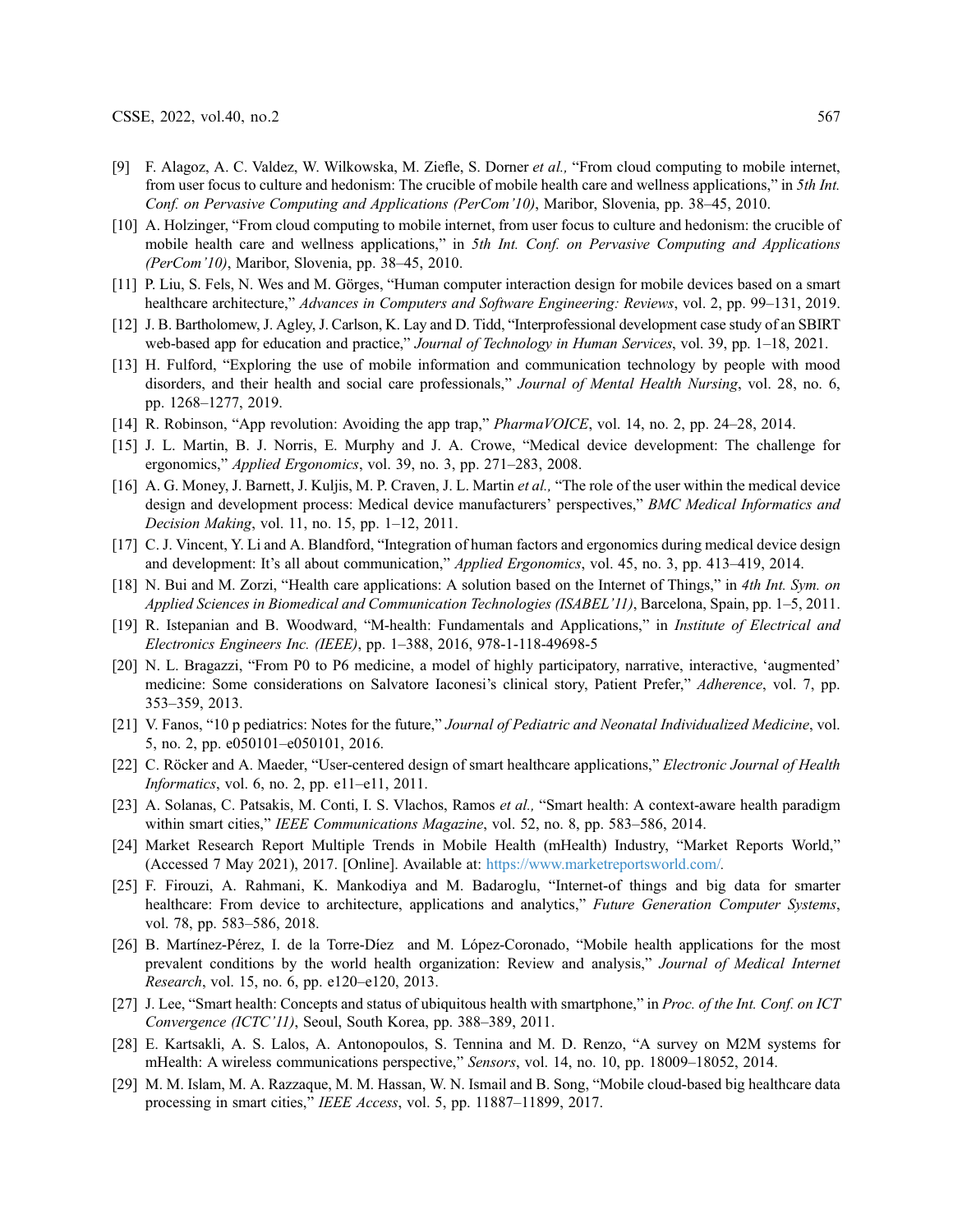- <span id="page-11-0"></span>[30] E. Kartsakli, A. Antonopoulos, A. S. Lalos, S. Tennina, D. Renzo et al., "Reliable MAC design for ambient assisted living: Moving the coordination to the cloud," IEEE Communications Magazine, vol. 53, no. 1, pp. 78–86, 2015.
- [31] A. S. Lalos, A. Antonopoulos, E. Kartsakli, Di Renzo, S. Tenninaet *et al.*, "Rlnc-aided cooperative compressed sensing for energy efficient vital signal telemonitoring," IEEE Transactions on Wireless Communications, vol. 14, no. 7, pp. 3685–3699, 2015.
- <span id="page-11-1"></span>[32] R. Chaudhary, A. Jindal, G. S. Aujla, N. Kumar, A. K. Das et al., "Lscsh: Lattice-based secure cryptosystem for smart healthcare in smart cities environment," IEEE Communications Magazine, vol. 56, no. 1, pp. 24–32, 2018.
- <span id="page-11-2"></span>[33] K. Stawarz and A. L. Cox, "Designing for health behavior change: HCI research alone is not enough," in *Proc. of* the Workshop: Crossing HCI and Health: Advancing Health and Wellness Technology Research in Home and Community Settings (CHI'15), Seoul, Korea, pp. 1–4, 2015.
- <span id="page-11-3"></span>[34] E. S. Poole, "HCI and mobile health interventions: How human-computer interaction can contribute to successful mobile health interventions," Translational Behavioral Medicine, vol. 3, no. 4, pp. 402–405, 2013.
- [35] D. Pal, S. Funilkul, N. Charoenkitkarn and P. Kanthamanon, "Internet-of-things and smart homes for elderly healthcare: An end user perspective," IEEE Access, vol. 6, pp. 10483-10496, 2018.
- [36] A. Blandford, J. Gibbs, N. Newhouse, O. Perski, A. Singh et al., "Seven lessons for interdisciplinary research on interactive digital health interventions," Digital Health, vol. 4, pp. 1–13, 2018.
- <span id="page-11-4"></span>[37] J. Reason, "Human Error," Cambridge University Press, pp. 1–3728,1990, ISBN 978-0-429-13484-5
- <span id="page-11-5"></span>[38] T. Webb and S. Dayal, "Building the wall: Addressing cybersecurity risks in medical devices in the U.S.A. and Australia," Computer Law & Security Review, vol. 33, no. 4, pp. 559–563, 2017.
- <span id="page-11-6"></span>[39] R. J. Fairbanks and R. L. Wears, "Hazards with medical devices: The role of design," Annals of Emergency Medicine, vol. 52, no. 5, pp. 519–521, 2008.
- <span id="page-11-7"></span>[40] S. Hyland and J. Senders, "Integrating human factors engineering into medication safety at ISMP Canada Using Human Factors Engineering to Improve Patient Safety," in Problem Solving on the Front Line, Library of Congress Control, pp. 145–167, 2010, 978-1-59940-526-1
- [41] A. Shaikh, M. Saleh, Y. Asiri, A. Sulaiman and H. Alshahrani, "Tele-COVID: A telemedicine SOA-based architectural design for COVID-19 patients," Computers, Materials & Continua, vol. 67, no. 1, pp. 549–576, 2021.
- [42] M. Alsulami and A. Shaikh, "The information-seeking problem in human-technology interaction," *International* Journal of Advanced Computer Science and Applications, vol. 7, no. 5, pp. 584–590, 2016.
- <span id="page-11-8"></span>[43] A. Shaikh, "The impact of SOA on a system design for a telemedicine healthcare system," Network Modeling Analysis in Health Informatics and Bioinformatics, vol. 4, no. 15, pp. 1–16, 2015.
- <span id="page-11-9"></span>[44] M. Deakin, "Smart cities: Governing, modelling and analysing the transition," Routledge, 1st edition, pp. 1–232, 2014, ISBN 978-0-415-65819-5
- <span id="page-11-10"></span>[45] L. Catarinucci, D. de Donno, L. Mainetti, L. Palano, L. Patrono et al., "An IoT-aware architecture for smart healthcare systems," IEEE Internet of Things Journal, vol. 2, no. 6, pp. 515–526, 2015.
- <span id="page-11-11"></span>[46] P. Liu and Z. Peng, "China's smart city pilots: A progress report," Computer (Long Beach Calif.), vol. 47, no. 10, pp. 72–81, 2014.
- [47] G. Manogaran, C. Thota, D. Lopez and R. Sundarasekar, "Big data security intelligence for healthcare industry 4.0," in Cybersecurity for Industry 4.0: Analysis for Design and Manufacturing. Springer, pp.103–126, 2017, 978-3-319-50660-9
- [48] S. Sakr and A. Elgammal, "Towards a comprehensive data analytics framework for smart healthcare services," Big Data Research, vol. 4, pp. 44–58, 2016.
- [49] M. C. Domingo, "An overview of the internet of things for people with disabilities," Journal of Network and Computer Applications, vol. 35, no. 2, pp. 584–596, 2012.
- [50] D. Gil, A. Ferrández, H. Mora-Mora and J. Peral, "Internet of things: A review of surveys based on context aware intelligent services," Sensors, vol. 16, no. 7, pp. 1–23, 2016.
- [51] S. El Jaouhari, A. Bouabdallah, J. M. Bonnin and T. Lemlouma, "Toward a smart health-care architecture using WebRTC and WoT, " in Recent Advances in Information Systems and Technologies. Vol. 3, Springer, pp. 531–540, 2017.